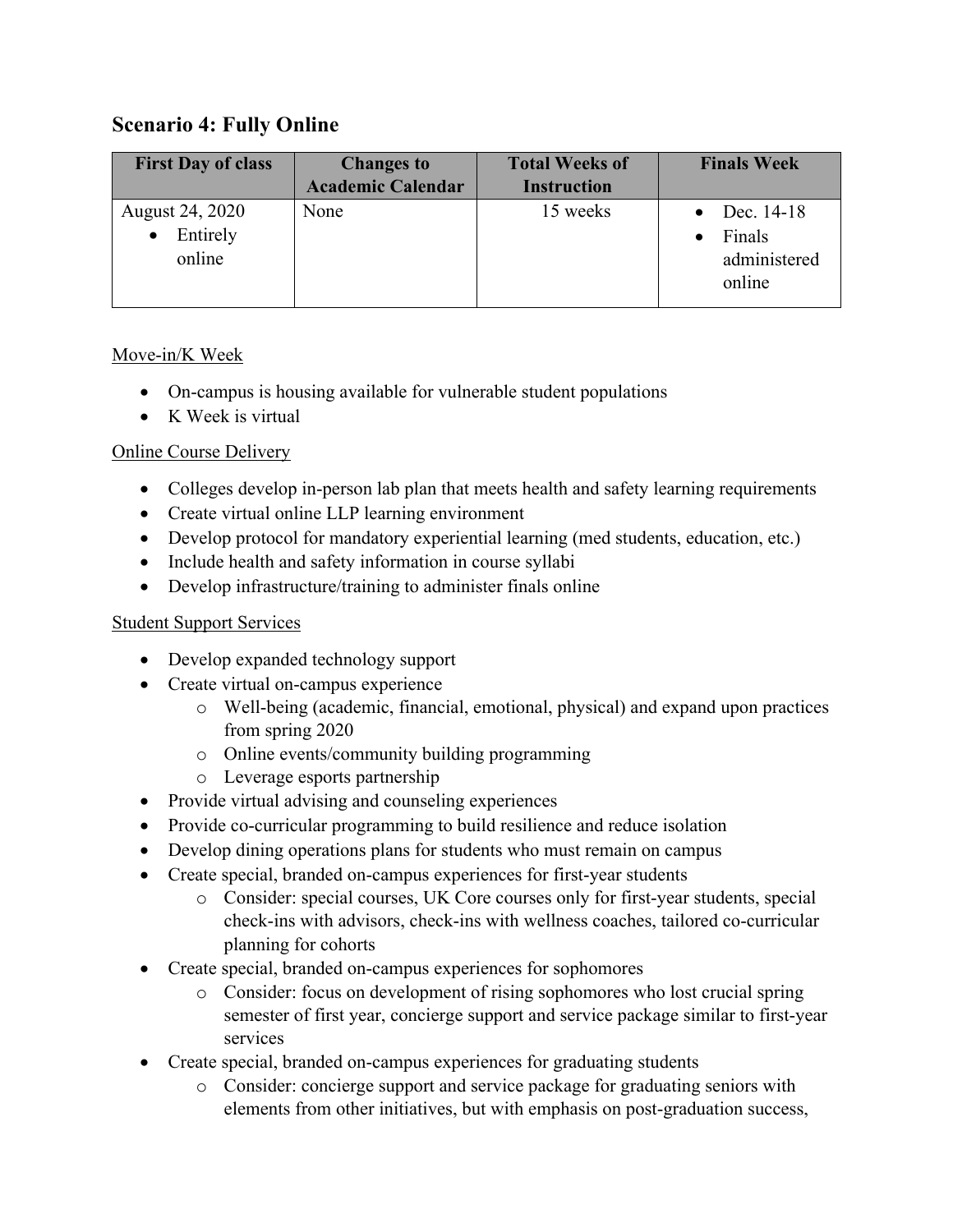such as internships, career readiness programs, networking events, check-ins with career advisors

#### Testing, Screening and Prevention

- Make viral and antibody testing available for all community members who remain on campus
	- o Prior to or as close to the individual's return to campus
	- o Repeat at intervals
- Communicate the use of screening app to facilitate early detection
- Develop and implement contact tracing plan
- Encourage use of face coverings in alignment with state/CDC health and safety guidelines
- Create suite of measures to inform community about policies on hygiene and social distancing
- Make PPE available for all with guidelines and policies for distribution

## **Employees**

- Encourage remote work when possible
- Utilize Zoom and Microsoft Teams as options for in-person meetings and collaboration
- Provide ongoing training on UK's public health measures
- Ensure all community members can access mental health and physical well-being services

## Communication

- Communicate the university's plan, emphasize safety and high-quality instruction
- Emphasize values of transparency, health, safety, guiding principles

| <b>Benefits</b>                                     | <b>Challenges</b>                                 |  |
|-----------------------------------------------------|---------------------------------------------------|--|
| • Represents potentially safest                     | Big adjustments for the university<br>$\bullet$   |  |
| alternative during the COVID-19                     | community                                         |  |
| pandemic                                            | Difficulty for 9-month faculty to<br>$\bullet$    |  |
| Addresses any potential for resurgence<br>$\bullet$ | convert courses to online                         |  |
| Addresses concerns of at-risk faculty,<br>$\bullet$ | Diminished first-year experience,<br>$\bullet$    |  |
| students and staff                                  | negative impact on retention                      |  |
| Maintains current course scheduling<br>$\bullet$    | Risk of significant reductions in<br>$\bullet$    |  |
| Can build proactively on lessons<br>$\bullet$       | enrollment                                        |  |
| learned during spring semester                      | Virtual teaching/learning burnout by<br>$\bullet$ |  |
| May position university well for<br>$\bullet$       | students, faculty and staff                       |  |
| partnership with InStride or similar                |                                                   |  |